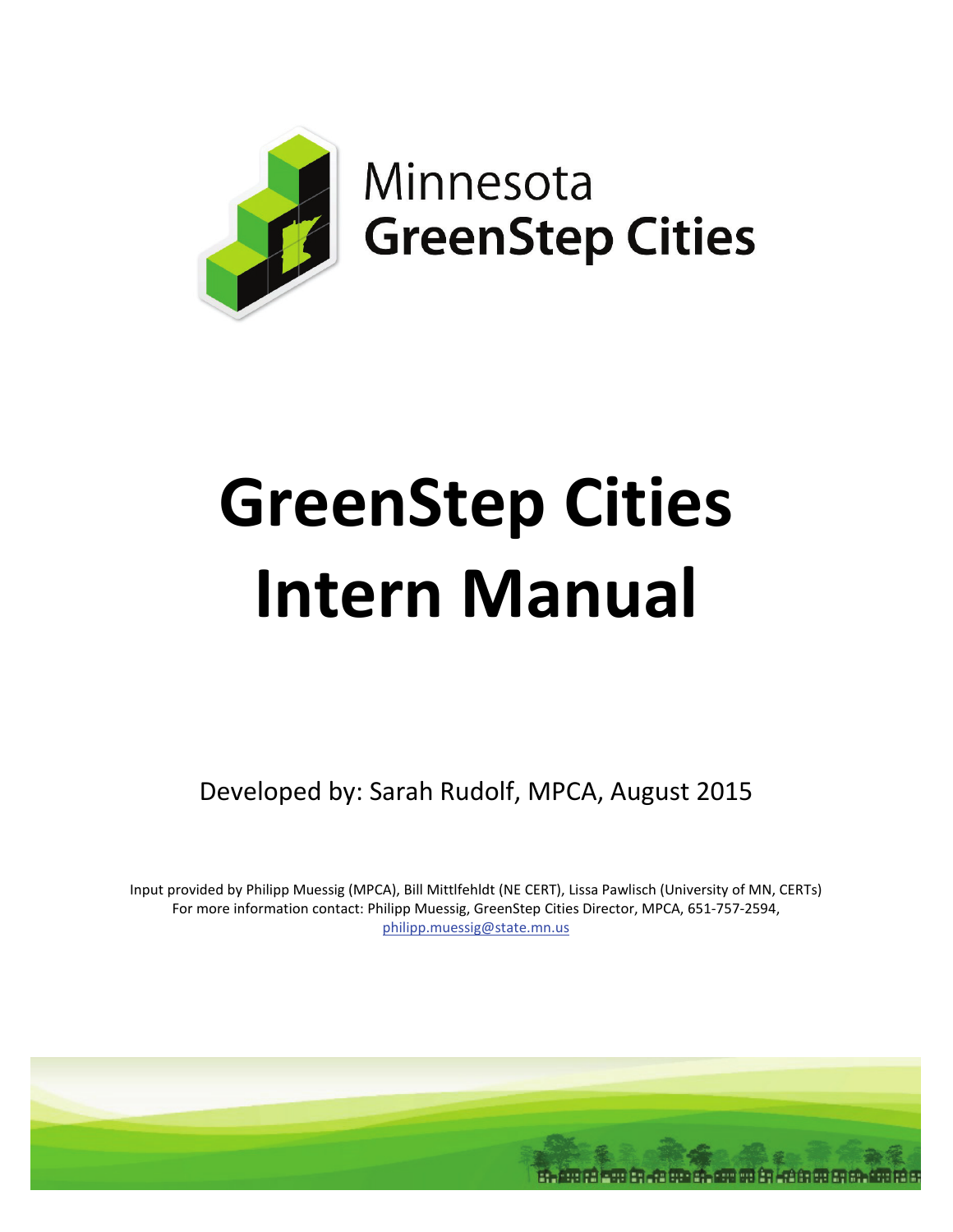# **Table of Contents**

|    |                                               | Page |
|----|-----------------------------------------------|------|
|    | 1. Why have a GreenStep Cities intern?        | 3    |
| 2. | Participating entities and required functions | 4    |
|    | a. New GreenStep City                         |      |
|    | b. City lead                                  |      |
|    | c. Student intern                             |      |
|    | d. GreenStep lead                             |      |
|    | e. Mentor/supervisor                          |      |
|    | f.<br>School Liaison (optional)               |      |
|    | 3. 12 week Curriculum                         | 6    |
|    | <b>Appendices</b>                             | 17   |
|    | A: About GreenStep Cities                     |      |
|    | B: Guidelines to describe GreenStep Cities    |      |

- [C: Draft agenda for civic leader meeting](#page-19-0)
- [D: Sample intern application](#page-20-0)
- [E: Pathways to reward interns for their work](#page-21-0)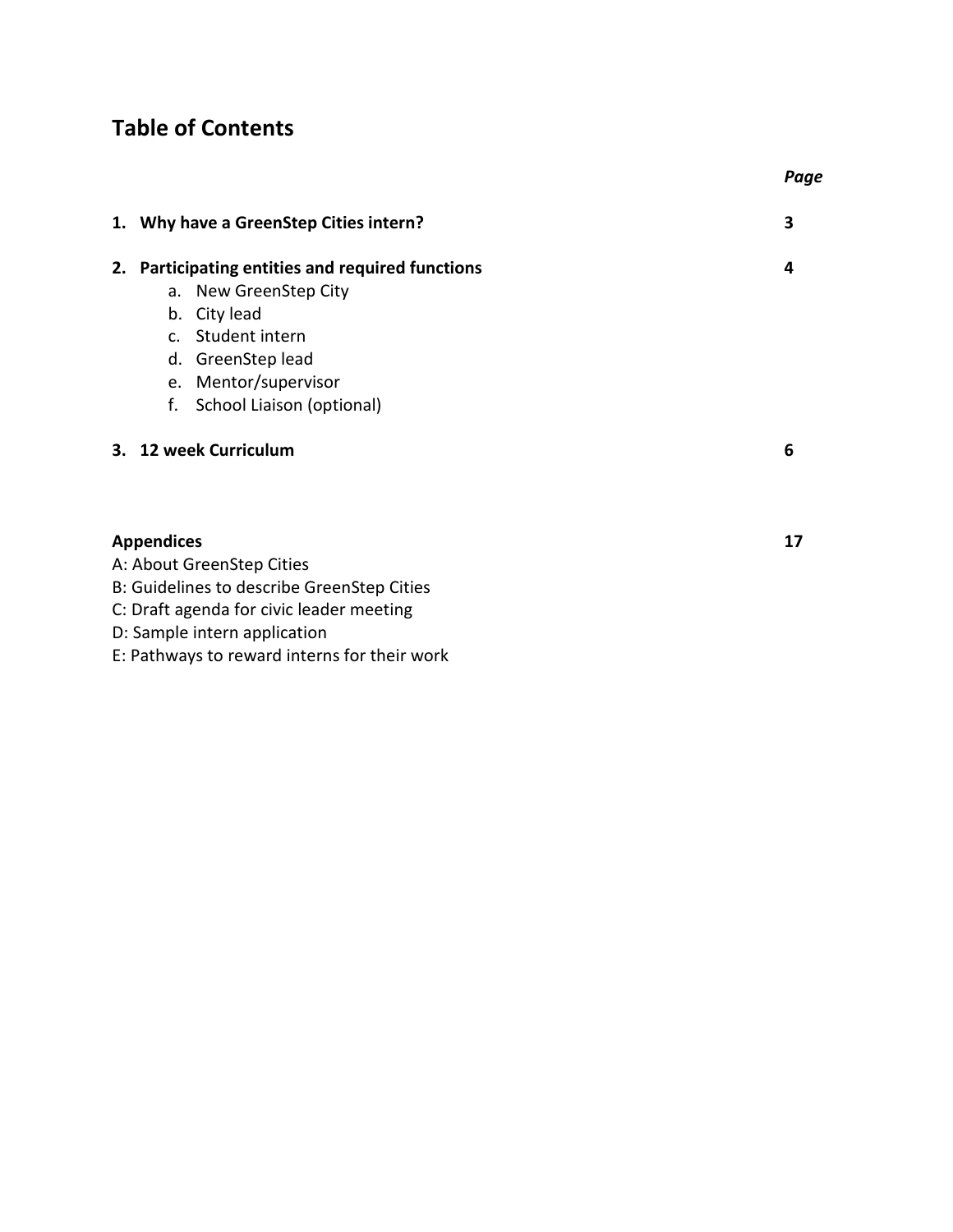# <span id="page-2-0"></span>**Section 1. Why have a GreenStep Cities intern?**

Minnesota GreenStep Cities is a voluntary challenge, assistance and recognition program to help cities achieve their sustainability and quality-of-life goals. The program offers many free benefits to cities, including its signature 28 best practices, ongoing technical assistance from experts in the field, and opportunities for recognition and awards.

A city joins the GreenStep program by passing a city council resolution. Next, an online record of the city's sustainability practices is completed. Ideally, this on-line entry is overseen and championed by a specific individual within city government, but realistically, city staff are not always able to take on such a project due to timing and workload. In some GreenStep cities a community volunteer steps in to work with city staff on the on-line entry.

Recognizing the great potential of students from colleges, trade schools and universities to also step in and work with city staff, the GreenStep City program has created this GreenStep City intern guide as another option. **A GreenStep City intern can serve as the city's champion to complete the initial online recordkeeping, kick start a plan for future activities, and familiarize city staff with the program.** 

The purpose of this manual is to provide an internship framework, based on a 2014-2015 GreenStep City intern pilot, so that cities and university/college students can independently replicate this program.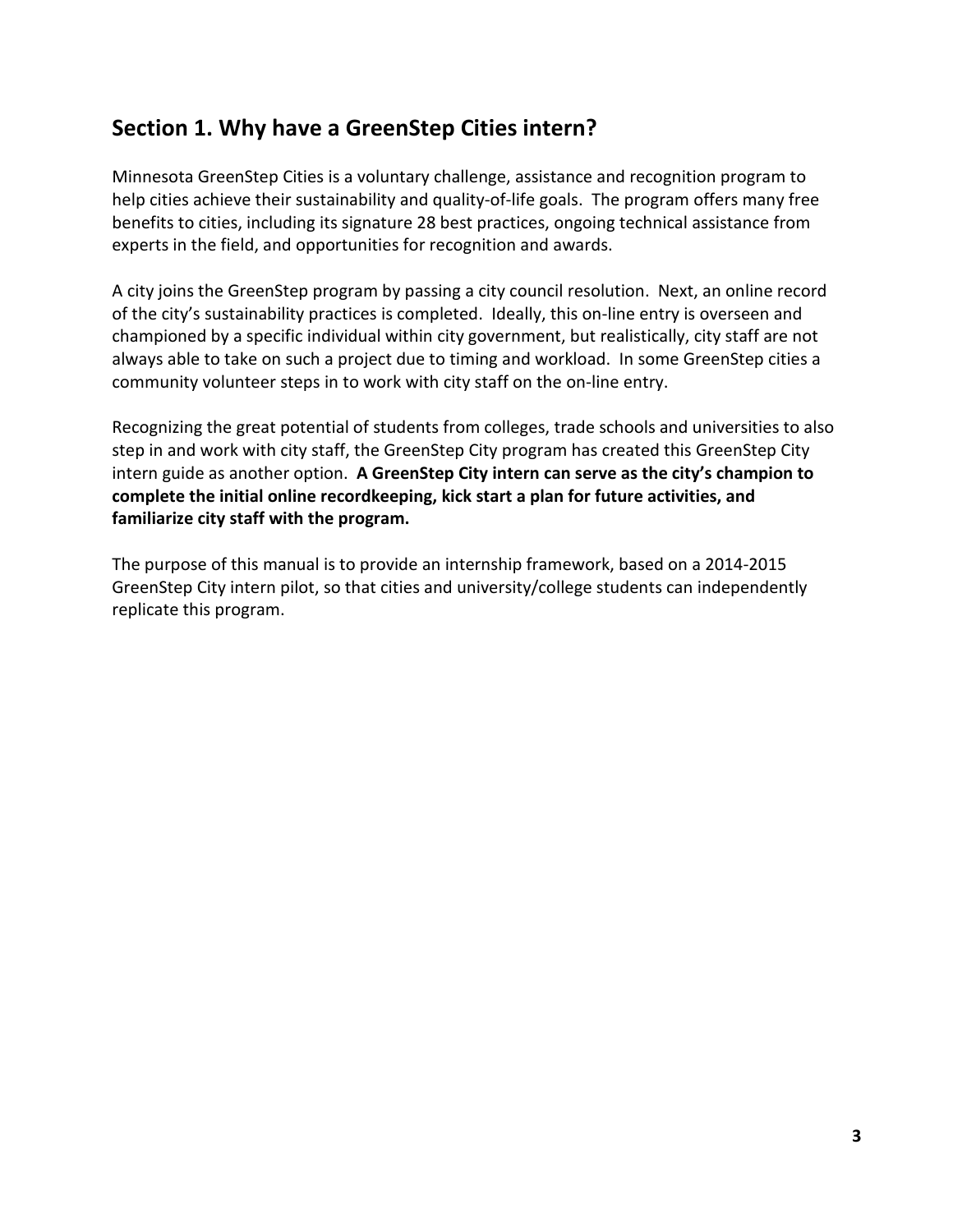# <span id="page-3-0"></span>**Section 2. Participating entities and required functions**

A GreenStep City can host a GreenStep intern by ensuring the following functions are assigned. These functions may be assigned to separate individuals or a combination of functions may be assigned to one individual as appropriate.

## **a. New GreenStep City**

- The City must have completed Step 1 (passed a city council resolution to join GreenStep Cities).
- The City should have started its initial review of the best practices, but they do *not* need to have completed their detailed online recording as that is one of the potential intern roles.

## **b. Student Intern**

- A student from a post-secondary private or public college, university, community or technical school
- The student must be committed to an intensive 12-week internship period during which he or she will create a city's online GreenStep profile (their record of the city's completed best practice actions) and map out next steps for sustainability practices.
- This is a great way for a student to gain work experience, professional references, and make an impact on sustainability practices at a local level.
- An intern should have strong communication and organization skills and have a personal commitment to service and leadership.

## **c. City Lead**

- The City Lead is the intern's "go-to" person for assistance with navigating city systems and identifying appropriate documents and individuals to assist the intern.
- The City Lead may be a city staff person but may also be a civic leader, active community member or other individual with significant knowledge of the city's policies and practices.

## **d. GreenStep Lead**

- The GreenStep Lead must have a good sense of the GreenStep Cities program and its process, tools, and partners.
- This person may be a GreenStep contact in the same city or another city, or a GreenStep best practice advisor or staff person, or other individual with significant knowledge of the GreenStep Cities program.

## **e. Mentor/Supervisor**

• The mentor is the intern's "go-to" person for assistance with professional development and internship program questions. The mentor will provide ongoing guidance for the intern on weekly tasks and focus areas and assist with troubleshooting when necessary. The mentor provides the intern with the support they need to conduct their work.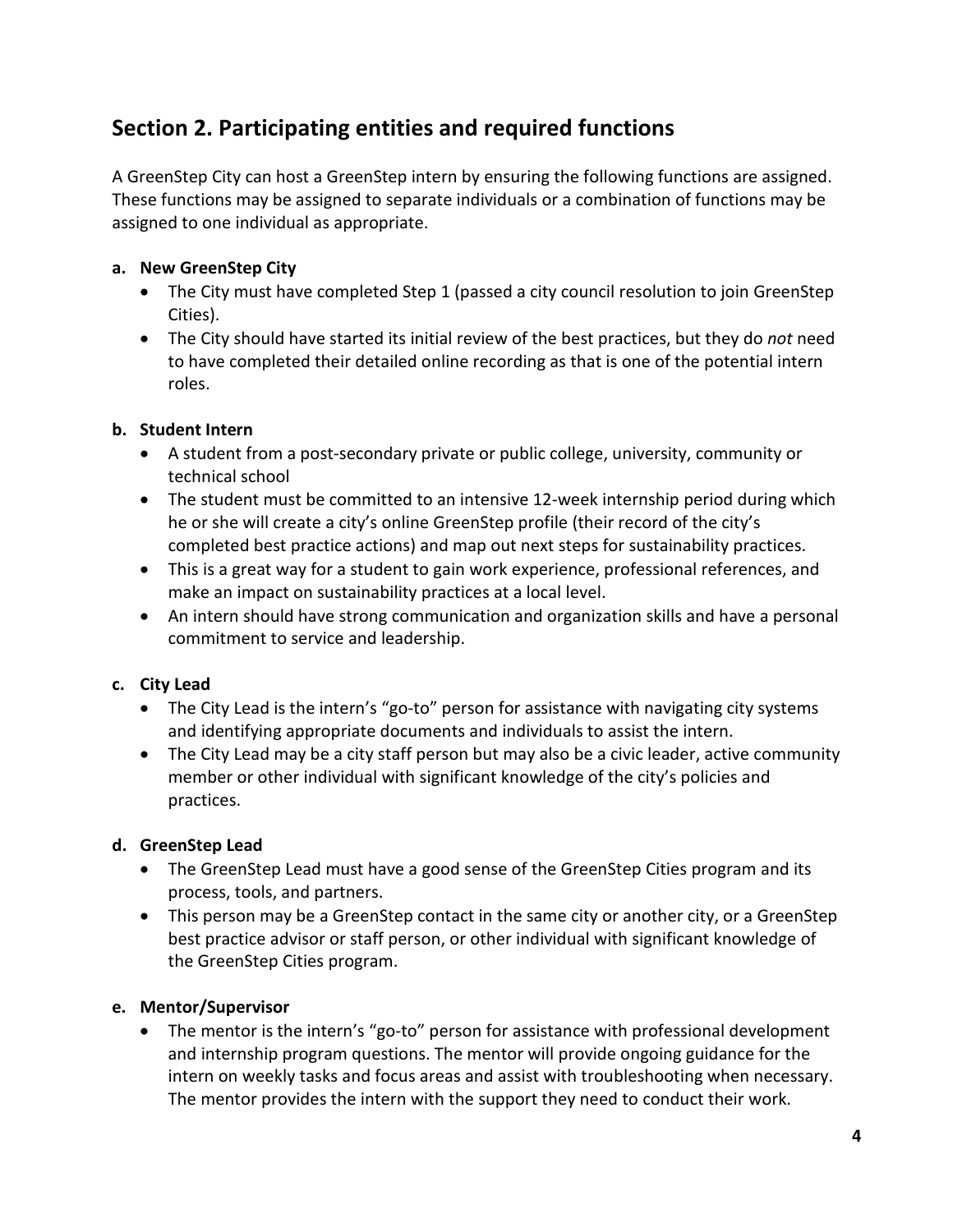- The mentor must be either the City Lead, the GreenStep Lead, or the School Liaison.
- The mentor is charged with having regular check-in dialogues (at least weekly) with the intern to provide overall accountability for the internship work, ensure weekly tasks are completed, assist the intern in processing the week's activities and preparing for the subsequent week.
- The mentor is responsible for writing a Letter of Recommendation for the intern at the conclusion of the internship.

## **f. School Liaison (optional)**

- The school liaison's role is to serve as a connector between the student and his/her school.
- The school liaison may be an instructor, professor or career center staff/volunteer who is responsible for placing interns or coordinating service learning hours.
- The school liaison may help to recruit student interns and help interns navigate the payroll and/or class credit pathways (as applicable).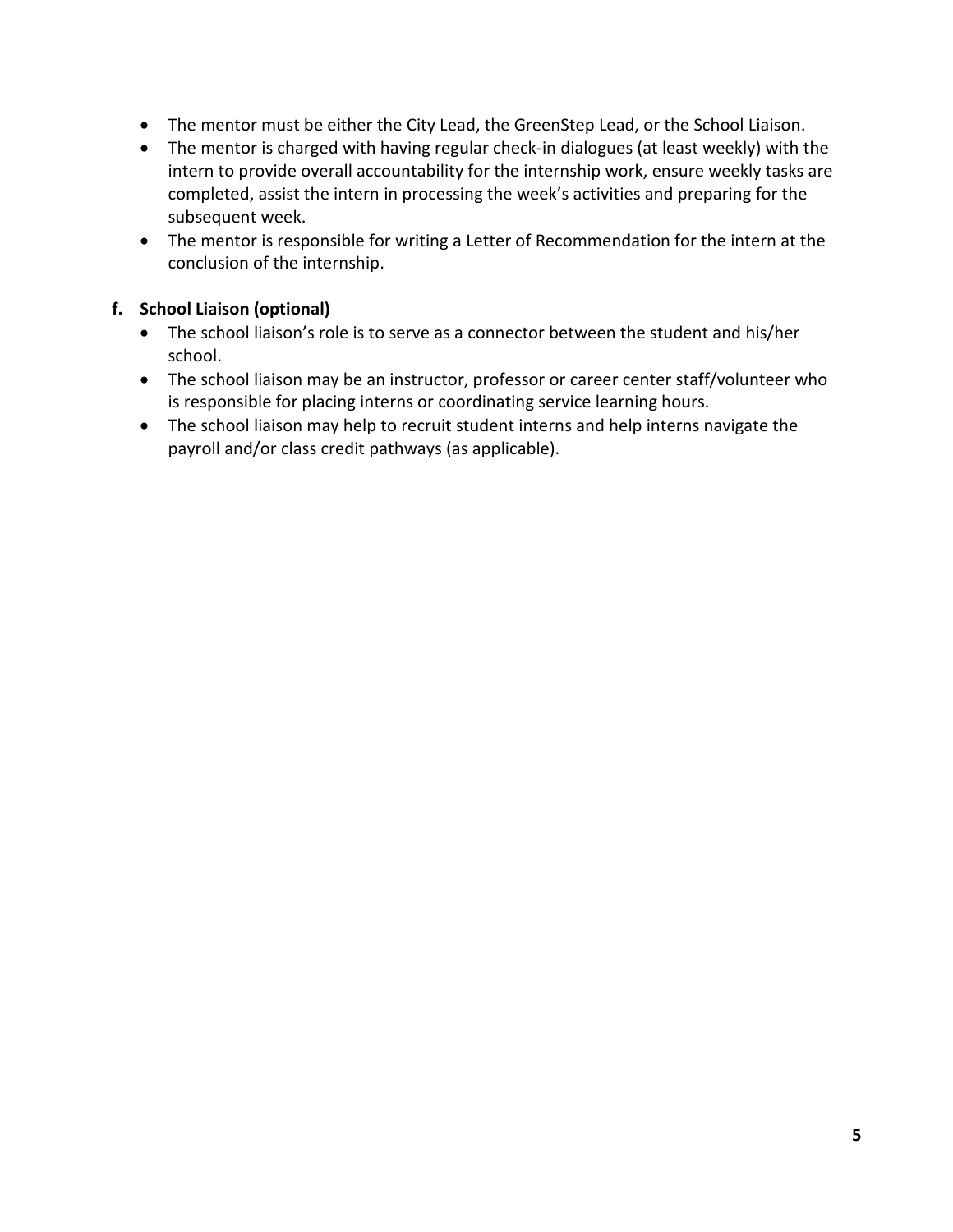# <span id="page-5-0"></span>**Section 3. Curriculum: 12 weeks**

A GreenStep City internship is set up to run for 12 weeks, with an intern working about 10 hours per week. The internship could run during a summer or during the school year.

The 12 week intern program and intern work activities are as follows.

| <b>Week</b>    | <b>Focus/Activities</b>                                                                     |  |
|----------------|---------------------------------------------------------------------------------------------|--|
| $\mathbf{1}$   | Orientation to city and GreenStep Cities program; develop individual learning goals         |  |
| $\overline{2}$ | Connecting with the City Lead                                                               |  |
| $3 - 4$        | Research the city's activities and conduct fact finding to identify which best practice     |  |
|                | actions have been completed and are underway; prepare for online entry of best practice     |  |
|                | action reports                                                                              |  |
| $5-6$          | Online entry of best practice action reports; ID how close to Step 2, or Step 3; schedule   |  |
|                | meeting with civic leaders                                                                  |  |
| $7 - 8$        | Convene meeting with civic leaders, strategize about future best practice actions           |  |
| $\overline{9}$ | Ensure online action report entry is complete                                               |  |
| 10             | Present completed online entries and recommendations to city officials for next actions to  |  |
|                | be completed                                                                                |  |
| 11             | Assess the success of your individual learning goals and city results                       |  |
| 12             | Prepare materials for a formal hand-off to the City Lead (copy the Mentor). This will       |  |
|                | include a project summary report, including a review of the completed online inventory      |  |
|                | and how to update it moving forward, a list of contacts developed during the internships, a |  |
|                | reflection on lessons learned for the city to consider moving forward, and                  |  |
|                | recommendations for next steps.                                                             |  |

The intern will also have two weekly tasks:

- **Check-in dialogue** with the mentor, to assist with processing, troubleshooting, and planning
- **Reflection journal**, to enhance personal and professional development, identify discussion points for the check-in dialogues, and garner information for the final report

The intern work plan is included here as a series of weekly worksheets, all on the coming pages.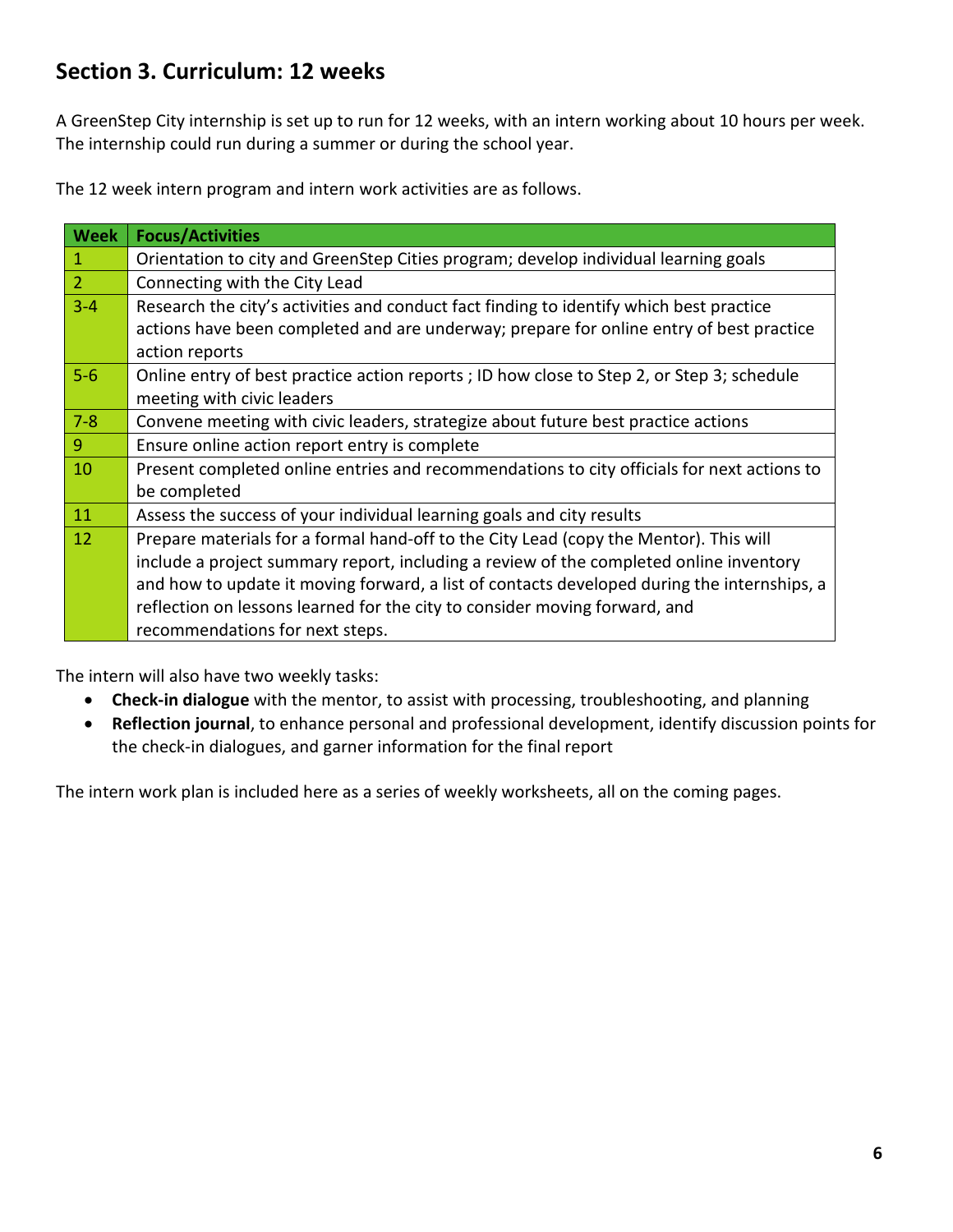| <b>Intern Workplan</b> |                   |
|------------------------|-------------------|
| Week(s):               | 1                 |
| Goal(s):               | <b>ONBOARDING</b> |

Become familiar with the GreenStep Cities program.

Begin to learn about the host city.

Develop personal learning goals for your internship.

#### **Summary of tasks to be completed by the intern:**

Review GreenStep Cities website: program information, best practices, and best practice actions.

Document questions that arise during this review.

Schedule and conduct a 30 minute GreenStep orientation with Philipp Muessig, GreenStep Cities program coordinator (ask your questions!)

Review 12 weeks of Intern Workplan

Clarify any arrangements you may have with your academic institution (class deliverables, reporting intern hours) or with your payroll office (if you are being paid)

Talk or meet with your City Lead, GreenStep Lead, and Mentor to introduce yourself

Log on to the city's online profile to get an initial sense of the layout

**Resources needed:**

The GreenStep Lead is responsible for ensuring the intern has access to resources related to GreenStep Cities. The City Lead is responsible for ensuring the intern has access to resources related to the city.

GreenStep Cities website ([\(http://www.MnGreenStep.org\)](http://www.mngreenstep.org/)

GreenStep Cities program information (in Appendix of the Intern Manual)

GreenStep Cities [\(http://greenstep.pca.state.mn.us/steps.cfm](http://greenstep.pca.state.mn.us/steps.cfm) and click [Conduct an inventory of completed,](http://www.pca.state.mn.us/index.php/view-document.html?gid=17016)  [planned and desired best practices](http://www.pca.state.mn.us/index.php/view-document.html?gid=17016) and Organizing Steps Guide

City log-in password (get this from Philipp Muessig during your orientation)

#### **Weekly Journal/Reflection Questions:**

1. Why do Minnesota cities join the Green Step Cities program? What's in it for them?

2. How do MN cities plan for success in the 21st century?

3. What are potential savings cities can realize through the GreenStep program?? In what ways do these savings act as an economic multiplier for the local economy?

4. List all the people that you communicate with or meet and explain how they help with city planning processes.

#### **Before you move on:**

1. You should understand the sequence of the recognition aspect of the program, the three Green Steps 1, 2, 3. Your journal should include your reflections on the sequence of the three steps so you can refer to it when you describe the sequence to your city contact next week.

2. We will revisit the first three reflection questions during the course of the internship, and your reflections will evolve as your understanding increases. If you feel like you need help, ask your mentor.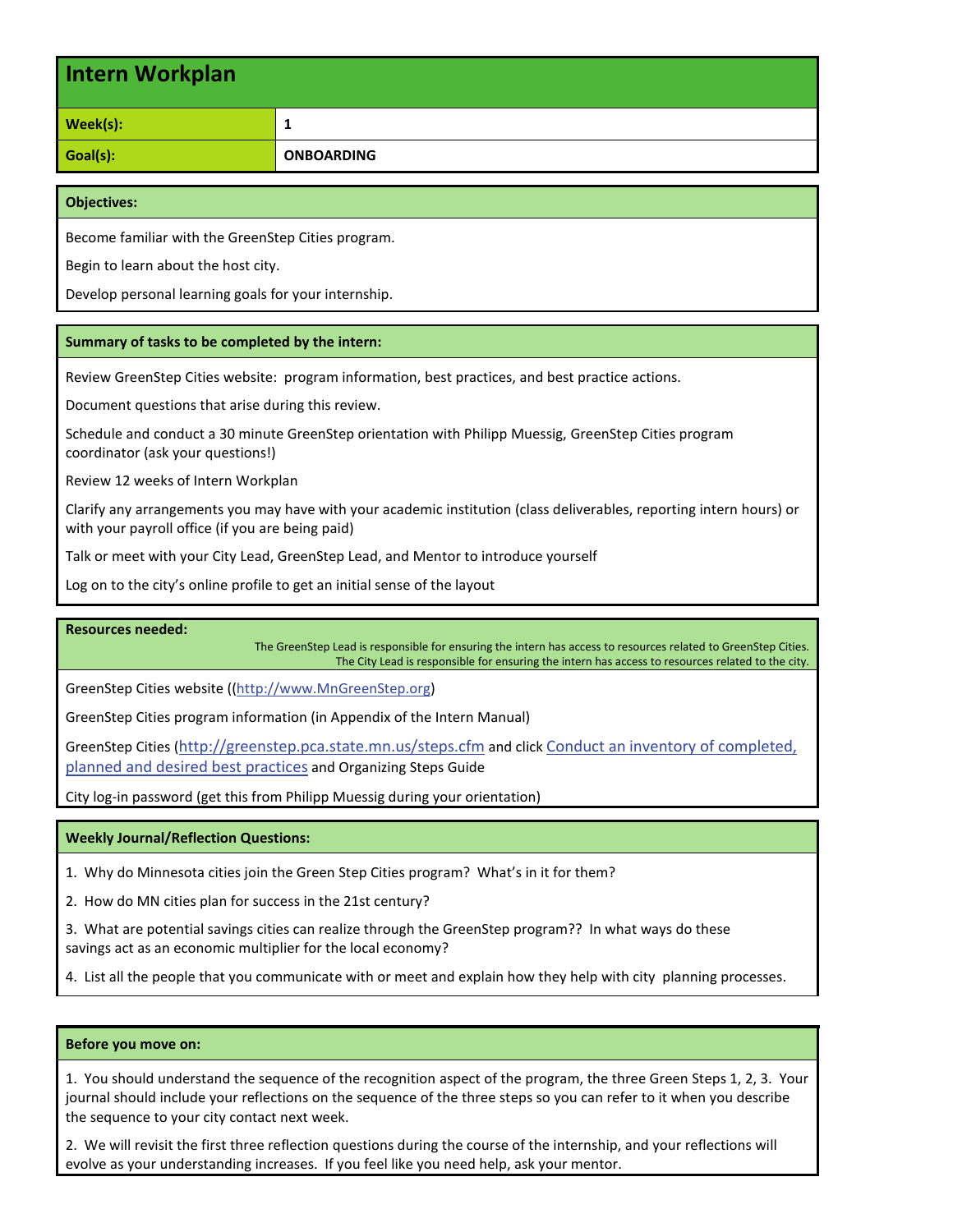| Intern Workplan |                                  |
|-----------------|----------------------------------|
| Week(s):        | 2                                |
| Goal(s):        | <b>CONNECTING WITH YOUR CITY</b> |

Meet in-person or on the phone with your City Lead

Complete Background Information for the city's on-line profile, if not done already by the City Lead

Identify and learn about any relevant city group (GreenStep coordinating body)

#### **Summary of tasks to be completed by the intern:**

1. Review (complete if need) basic city information

- 2. Discuss the GreenStep recognition levels and what's required for them with your City Lead
- 3. If necessary, complete review GreenStep Cities website: best practices and best practice actions.

#### **Resources needed:**

The GreenStep Lead is responsible for ensuring the intern has access to resources related to GreenStep Cities. The City Lead is responsible for ensuring the intern has access to resources related to the city.

City website

City's GreenStep participation resolution (posted on their on-line city profile)

City "Steps" webpage [\(http://greenstep.pca.state.mn.us/steps.cfm\)](http://greenstep.pca.state.mn.us/steps.cfm)

Review which [category](http://www.pca.state.mn.us/index.php/view-document.html?gid=17010) your city fits into and review GreenStep recognition process and needs.

Access to GreenStep admin webpages – either from PPT from Philipp Muessig or your City Lead – and log-on to city's GreenStep administrative web page and, under View Documents, download appropriate Assessment Worksheet for your city

#### **Weekly Journal/Reflection Questions:**

- 1. Why do Minnesota cities join the Green Step Cities program? What's in it for them?
- 2. How do MN cities plan for success in the 21st century?
- 3. What are potential savings cities can realize through the GreenStep program? In what ways do these savings act as an economic multiplier for the local economy?
- 4. List all the people that you communicate with or meet and explain how they help with city planning processes.

#### **Before you move on:**

- 1. You should have met with your City Lead to discuss the sequence of the three Green Steps 1, 2, 3.
- 2. You should understand how to use the city's GreenStep administrative web pages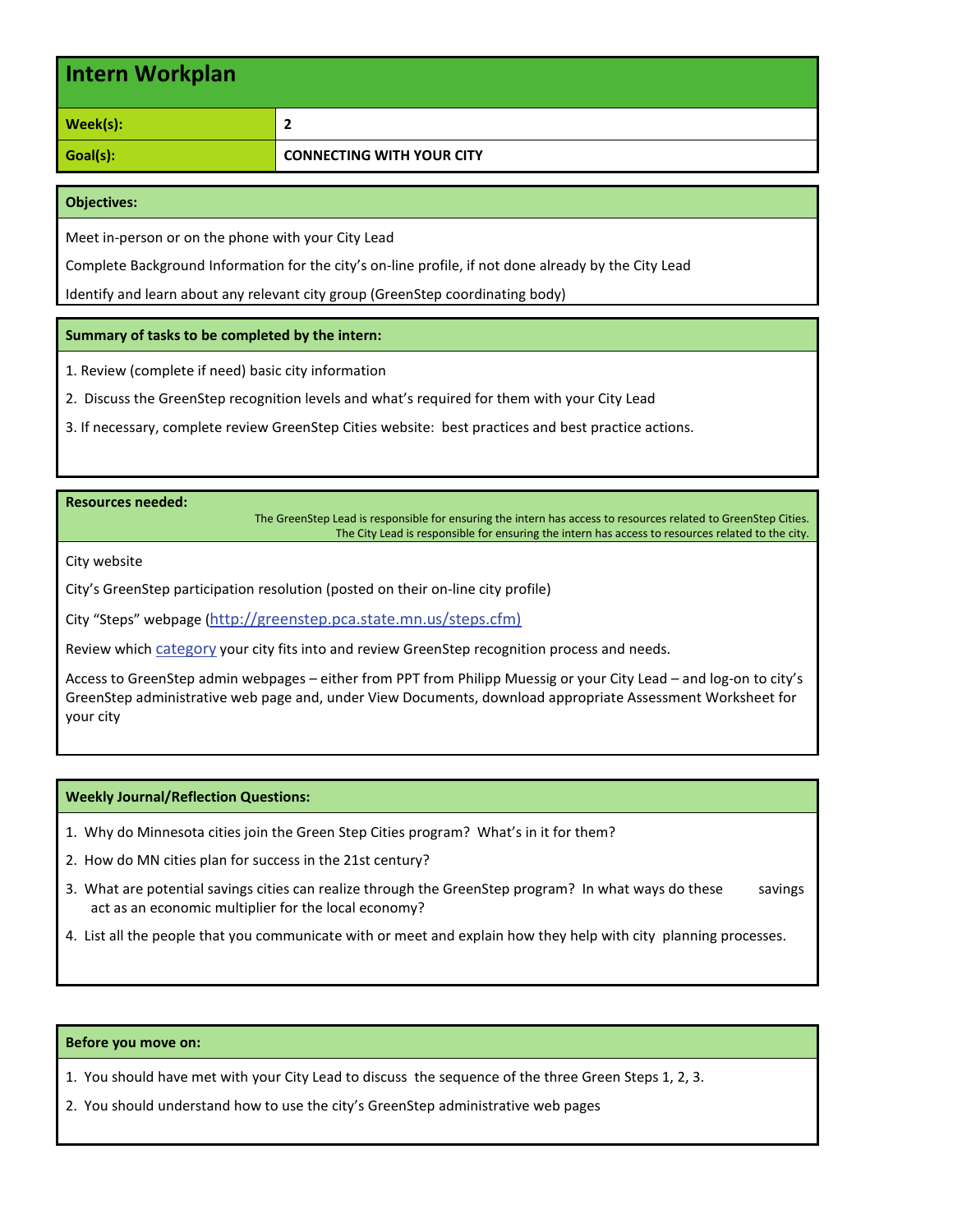| Intern Workplan |                                                     |
|-----------------|-----------------------------------------------------|
| Week(s):        | $3-4$                                               |
| Goal(s):        | RESEARCH CITY ACCOMPLISHMENTS TO COMPLETE INVENTORY |

Use information from existing city documents to complete a brief inventory of city accomplishments that identify, for each GreenStep Best Practice Action, whether it is completed, underway, not relevant, or whether you have no information on it

Begin investigating proposed future actions in the city

Develop an initial list of 8 to 12 civic and community leaders who can serve on a GreenStep committee, if one is not already active/identified

#### **Summary of tasks to be completed by the intern:**

- 1. Work with your City Lead to collect relevant city documents and identify online reference materials.
- 2. Review the city's information and conduct fact-finding.
- 3. Use the best practice spreadsheet as a checklist to inventory which actions are: Completed, In process, Planned, & Who the responsible person / entity is; also identify in the spreadsheet best practice actions for which you have no information.
- 4. While you are reviewing city documents, be mindful of information that tells you about the city's past or future. Note these items so you can refer to them in upcoming weeks.
- 5. Work with your City Lead and others to draft a list of 8 to 12 civic and community leaders who can serve on a GreenStep committee, if one is not already active/identified

#### **Resources needed:**

The GreenStep Lead is responsible for ensuring the intern has access to resources related to GreenStep Cities. The City Lead is responsible for ensuring the intern has access to resources related to the city.

City documents, to include: comprehensive plan, city code, capital improvement program reports, annual reports, project descriptions, strategic plans, website, and any other suitable source identified by the city contact.

City log-in for GreenStep website

GreenStep best practice inventory spreadsheet

#### **Weekly Journal/Reflection Questions:**

- 1. Why do Minnesota cities join the Green Step Cities program? What's in it for them?
- 2. How do MN cities plan for success in the 21st century?
- 3. What are potential savings cities can realize through the GreenStep program? In what ways do these savings act as an economic multiplier for the local economy?
- 4. List all the people that you communicate with or meet and explain how they help with city planning processes.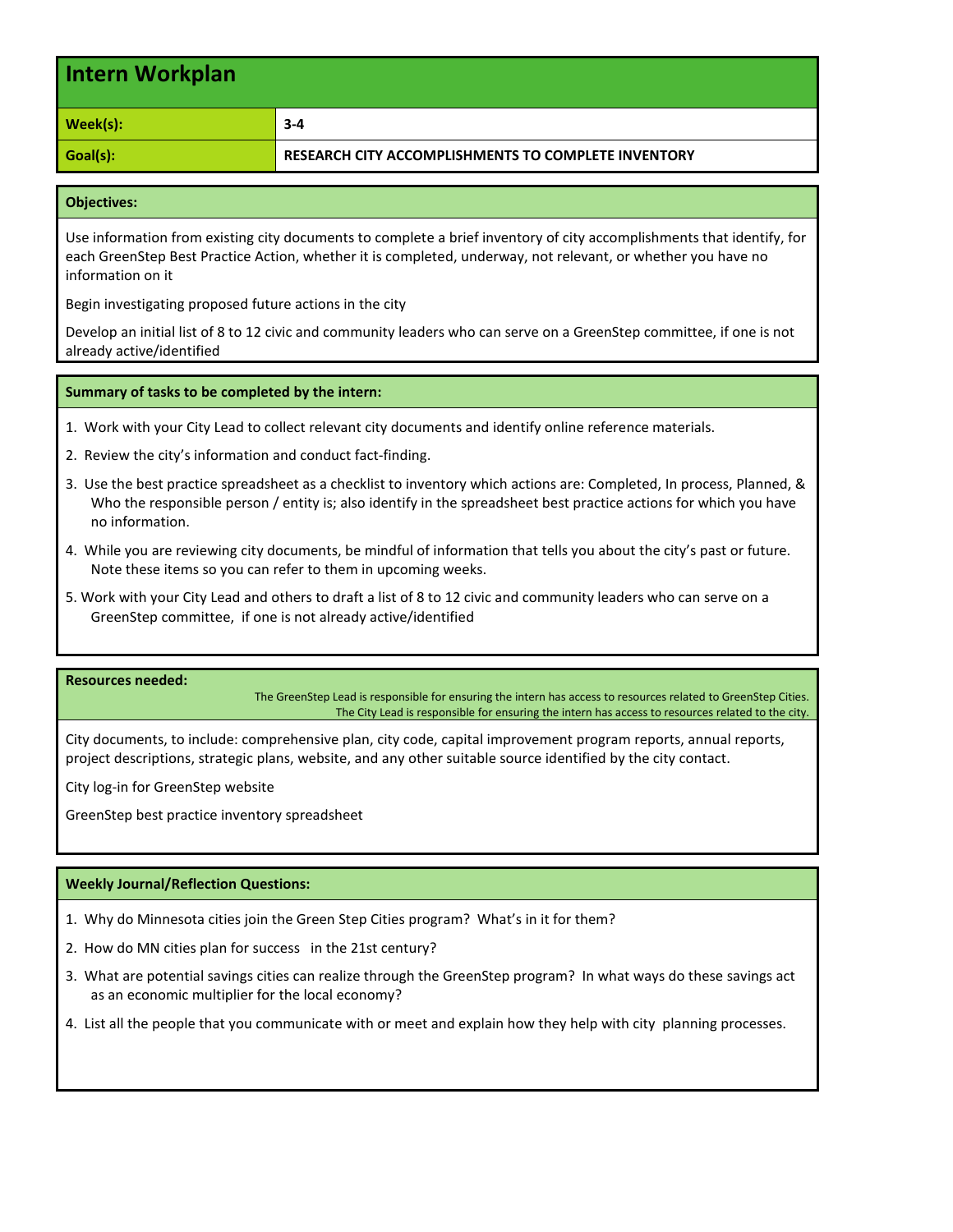#### **Before you move on:**

1. You should have a list of 8 to 12 civic and community leaders who can serve on a GreenStep committee, if one is not already active/identified

#### **Optional:**

1. To better understand the community's history and story, it might be wise to interview a few folks recommended by the city contact to get a sense for the community's struggles in the past, how they were overcome or not, and how the city is initiating new efforts.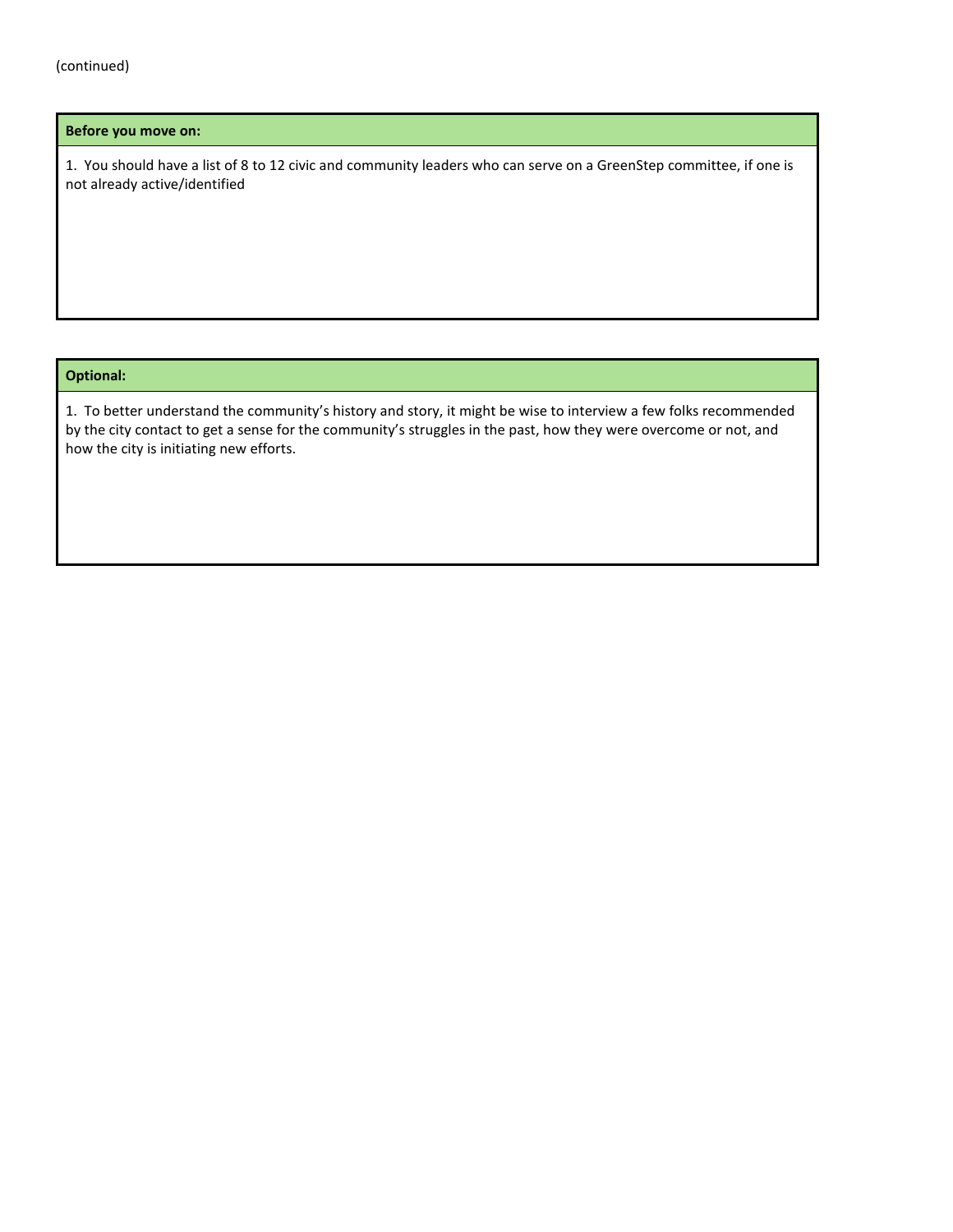| Intern Workplan |                                      |
|-----------------|--------------------------------------|
| Week(s):        | $5 - 6$                              |
| Goal(s):        | <b>COMPLETE ON-LINE CITY PROFILE</b> |

Use city's GreenStep administrative web pages to enter best practice action reports

#### **Summary of tasks to be completed by the intern:**

1. Work with your City Lead to decide if you should enter action reports and keep them public, or whether to keep them in draft form until the City Lead reviews them (and then you would go back to each action to make it public)

2. For each GreenStep action completed or underway, enter and save a short action report; which must include 2-5 or so sentences of implementation details and who to contact for more information. Ideally you will find some outcome metric to also report and will note any key partners, post one relevant web page, and perhaps upload one relevant PDF

 Contact Philipp Muessig when it is unclear under which Best Practice Action a specific city accomplishment should be listed

3. Work with your City Lead to schedule a 90 minute meeting during week 7 or 8 for the 8 to 12 civic leaders.

#### **Resources needed:**

The mentor is responsible for ensuring the intern has access to resources related to GreenStep Cities. The city contact is responsible for ensuring the intern has access to resources related to the city.

GreenStep Cities best practices [\(http://greenstep.pca.state.mn.us/bestPractices.cfm\)](http://greenstep.pca.state.mn.us/bestPractices.cfm)

12-slide PPT for how to enter action reports

Online city log-inpassword from Philipp Muessig

Philipp Muessig: [philipp.muessig@state.mn.us](mailto:philipp.muessig@state.mn.us) 

#### **Weekly Journal/Reflection Questions:**

1. Based on what you now know about the city's past, present, and future, and what you've learned, which best practices and best practice actions could the city brag about more?

2. Based on what you now know about the city's past, present, and future, and what you've learned, identify a collection of best practice actions that make sense as next steps for the city.

#### **Before you move on:**

Complete, or largely complete, city's on-line profile that reports completed/inprocess GreenStep best practice actions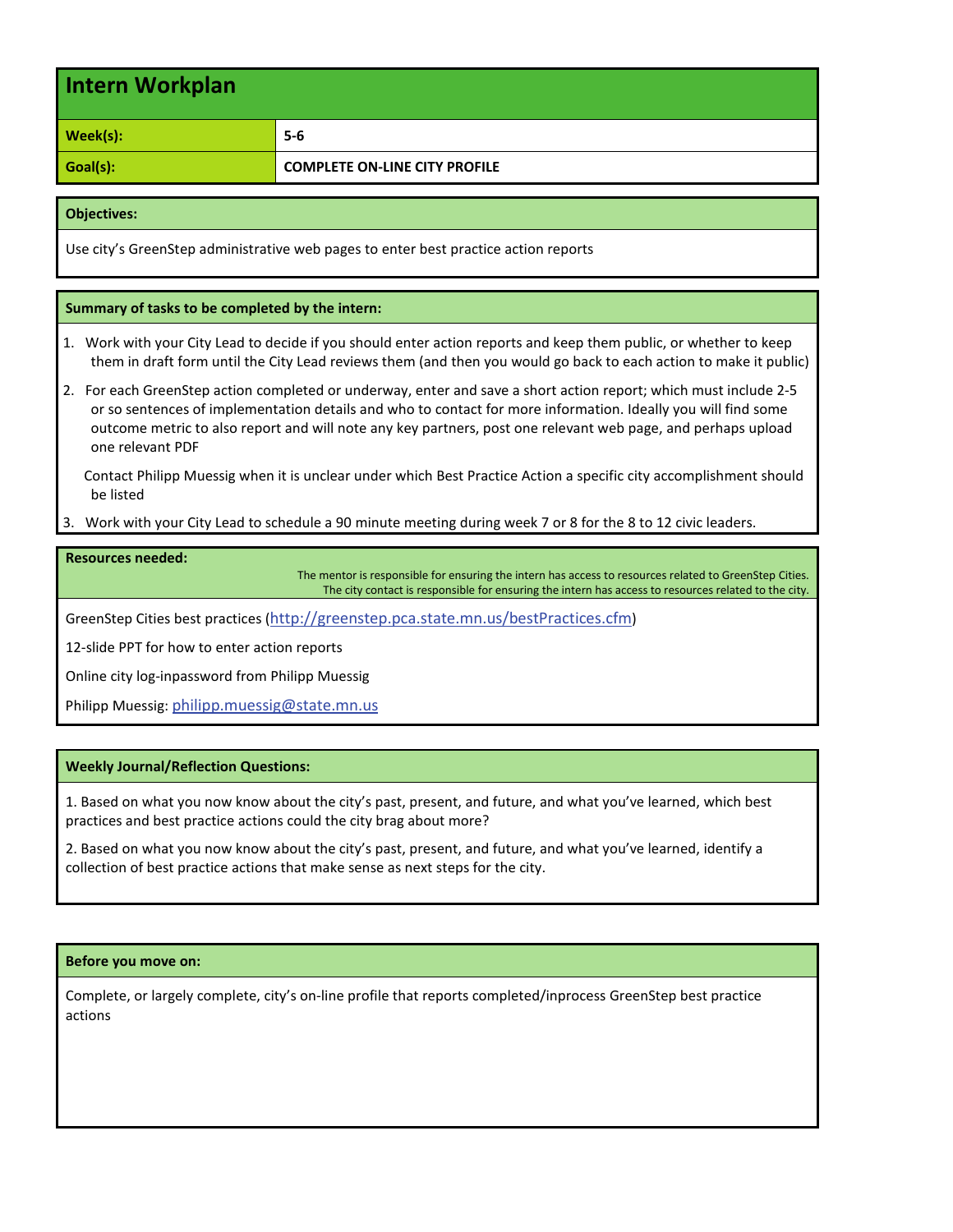| Intern Workplan |                                                               |
|-----------------|---------------------------------------------------------------|
| Week(s):        | 7-8                                                           |
| Goal(s):        | <b>CONVENE CITY LEADERS FOR THE ON-GOING GREENSTEP EFFORT</b> |

Convene meeting of 8-12 civic leaders who are committed to an ongoing effort of assistance to the city as it implements, in collaboration with other city stakeholders, new GreenStep actions

#### **Summary of tasks to be completed by the intern:**

1. Prepare for, conduct, and do follow-up for civic leader meeting to discuss GSC, your completed/mostly complete city profile of action, and to identify priorities for taking future GreenStep actions.

2. Work with your City Lead to help you set up a meeting with city officials during Week 10 to brief them on your work.

#### **Resources needed:**

The mentor is responsible for ensuring the intern has access to resources related to GreenStep Cities. The city contact is responsible for ensuring the intern has access to resources related to the city.

Agenda for civic leader meeting (a draft agenda is located in Appendix C)

GreenStep Organizing Guide at<http://www.pca.state.mn.us/index.php/view-document.html?gid=17014>

#### **Weekly Journal/Reflection Questions:**

1. What are you nervous about presenting to the community?

2. What are you most excited about presenting to the community?

3. What best practices do you think will challenge the city? Are there any that seem like slam dunks?

4. Is there a best practice you think the city could greatly benefit from but is unlikely to undertake due to other priorities, lack of funding, or limited technical support?

#### **Before you move on:**

Write up and share notes from the civic leader meeting with City Lead.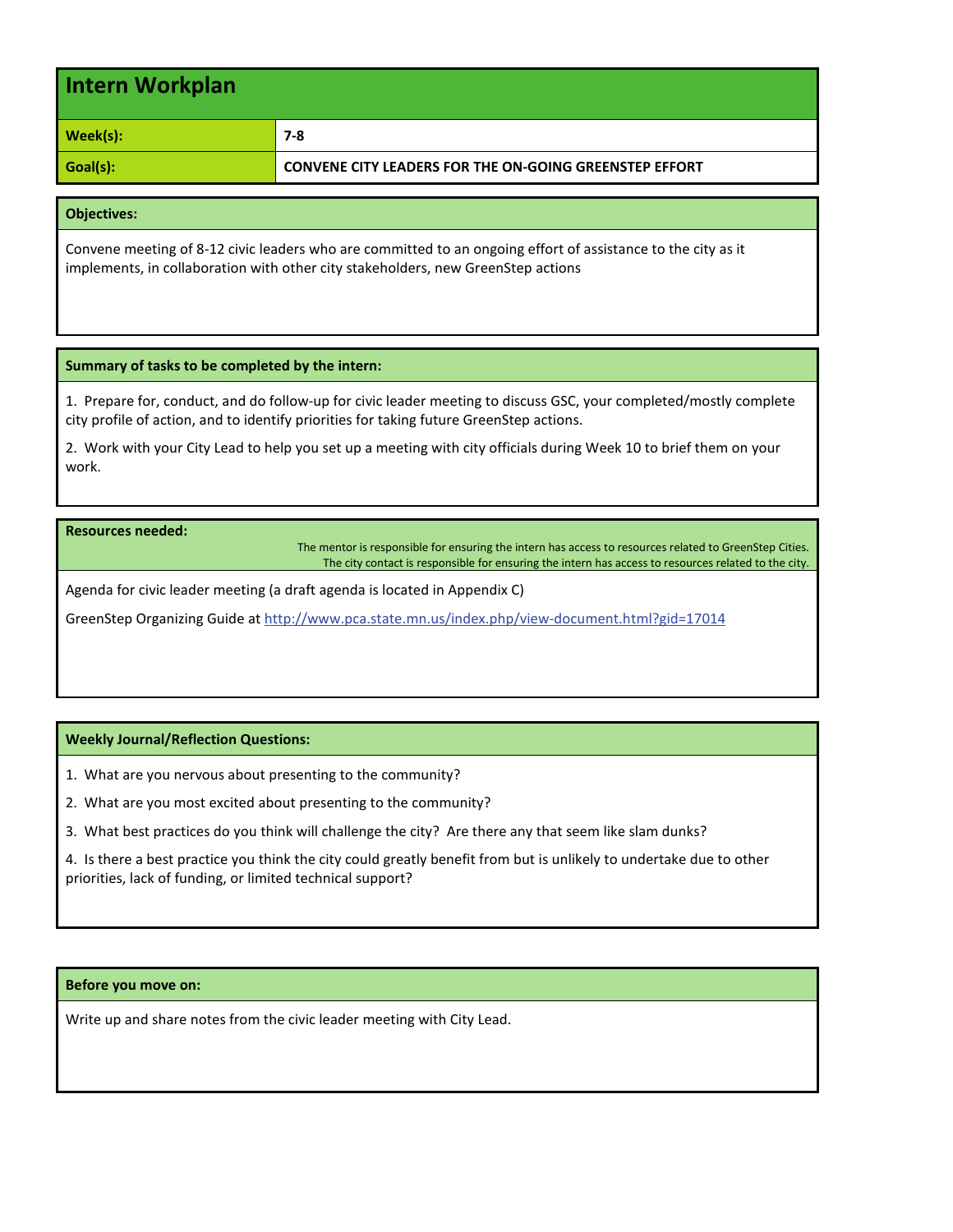| Intern Workplan |                                     |
|-----------------|-------------------------------------|
| Week(s):        | 9                                   |
| Goal(s):        | <b>FINALIZE ONLINE CITY PROFILE</b> |

Complete the online profile of completed best practices and make action reports public

Finalize the recommendations for next steps

Prepare for meeting with city officials next week

#### **Summary of tasks to be completed by the intern:**

1. Contact the city staff/others identified by your City Lead to obtain the missing information for the best practice action reports

2. Finish the online profile so your city reports on the GreenStep website all completed GreenStep actions.

3. Review the online profile with your City Lead and make the action reports public in preparation for the presentation to city officials next week.

**Resources needed:**

The mentor is responsible for ensuring the intern has access to resources related to GreenStep Cities. The city contact is responsible for ensuring the intern has access to resources related to the city.

Online city log-inpassword from Philipp Muessig

All past notes on city best practices and actions including the assessment spreadsheet.

#### **Weekly Journal/Reflection Questions:**

1. How did the meeting with civic leaders go? What would you do again next time? What would you not do again next time?

2. Did you learn about any other actions the city could be doing or in planning to do from civic leaders?

3. Are there actions that the city could claim but for one small item? If so, document those and identify the the small item that would need to be completed.

#### **Before you move on:**

Be sure online profile of completed best practices and actions is complete.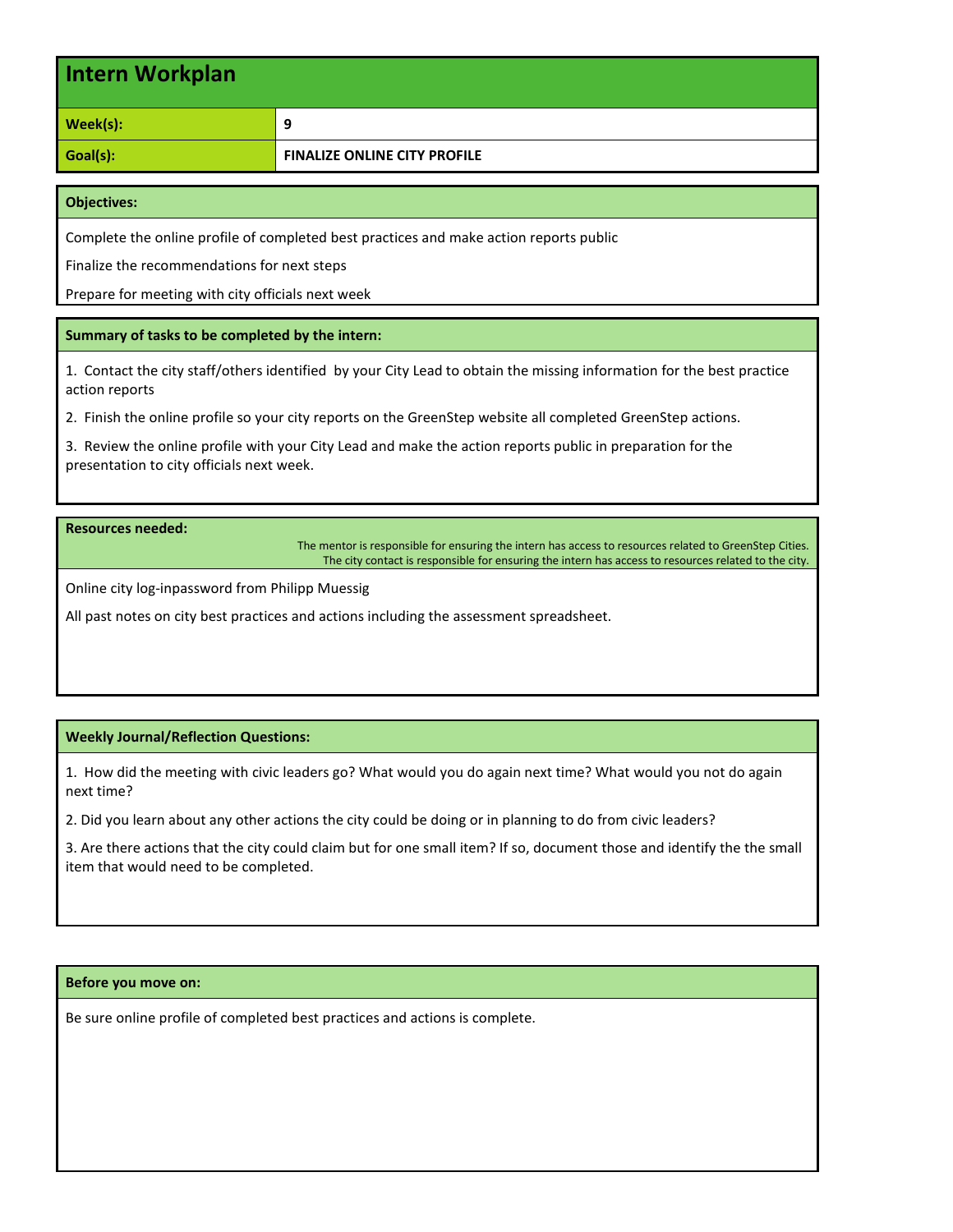| Intern Workplan |                                                    |
|-----------------|----------------------------------------------------|
| Week(s):        | 10                                                 |
| Goal(s):        | PRESENT FINDINGS/RECOMMENDATIONS TO CITY OFFICIALS |

Bring city officials up to speed on your work by briefing them about the city's completed best practice actions,your recommendations for future best practice actions, and the role the "GreenStep Committee" can play.

#### **Summary of tasks to be completed by the intern:**

Prepare for, conduct, and do follow up for meeting with city officials to brief them on GreenStep work and what you have achieved during your internship.

Be prepared to provide an overview (review) of the GreenStep Cities program along with reviewing the best practice inventory.

#### **Resources needed:**

The GreenStep Lead is responsible for ensuring the intern has access to resources related to GreenStep Cities. The City Lead is responsible for ensuring the intern has access to resources related to the city.

Print outs of online completed best practice actions – or the inventory spreadsheet updated to reflect all on-line entries - and your recommendations for future actions to share with city officials.

#### **Weekly Journal/Reflection Questions:**

Did your meeting with city officials go as you expected? Were there any surprises? Disappointments?

#### **Before you move on:**

Summarize the meeting with city officials including any necessary updates about the best practices.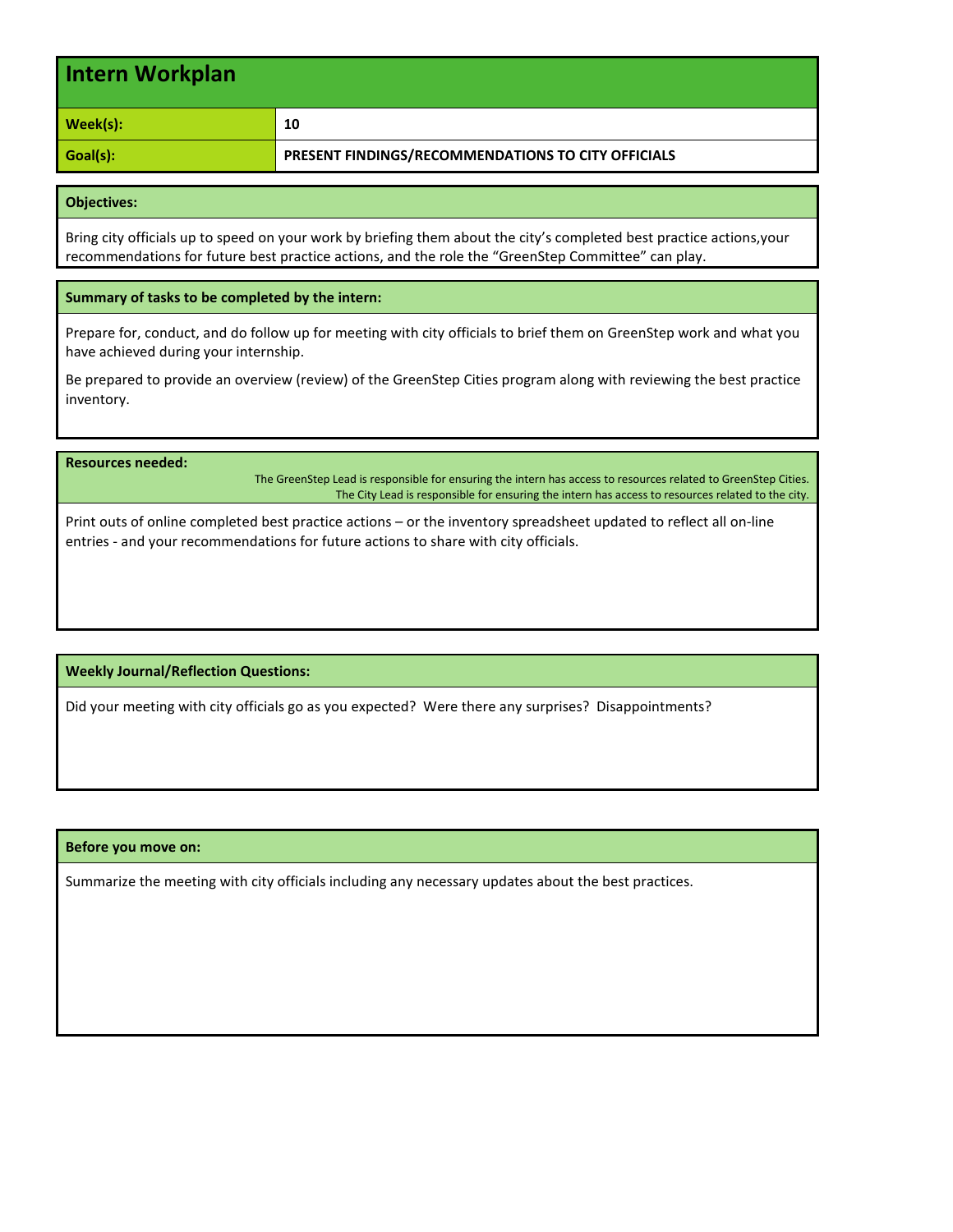| Intern Workplan |                   |
|-----------------|-------------------|
| Week(s):        | 11                |
| Goal(s):        | <b>ASSESSMENT</b> |

Reflect on your experience and prepare for your handoff of information to the City.

#### **Summary of tasks to be completed by the intern:**

Develop a 1 to 2 page summary/reflection of your internship, including lessons learned and suggestions for improvement, to be shared with your City Lead, GreenStep Lead, Mentor, and any School Liaison

**Resources needed:**

The GreenStep Lead is responsible for ensuring the intern has access to resources related to GreenStep Cities. The City Lead is responsible for ensuring the intern has access to resources related to the city.

Time to reflect on your experience.

#### **Weekly Journal/Reflection Questions:**

- 1. If you had to do it over again, what would you do differently?
- 2. What were the highlights of your internship experience?
- 3. What were the low-lights of your internship experience?

#### **By the end of this week:**

Complete summary/reflection.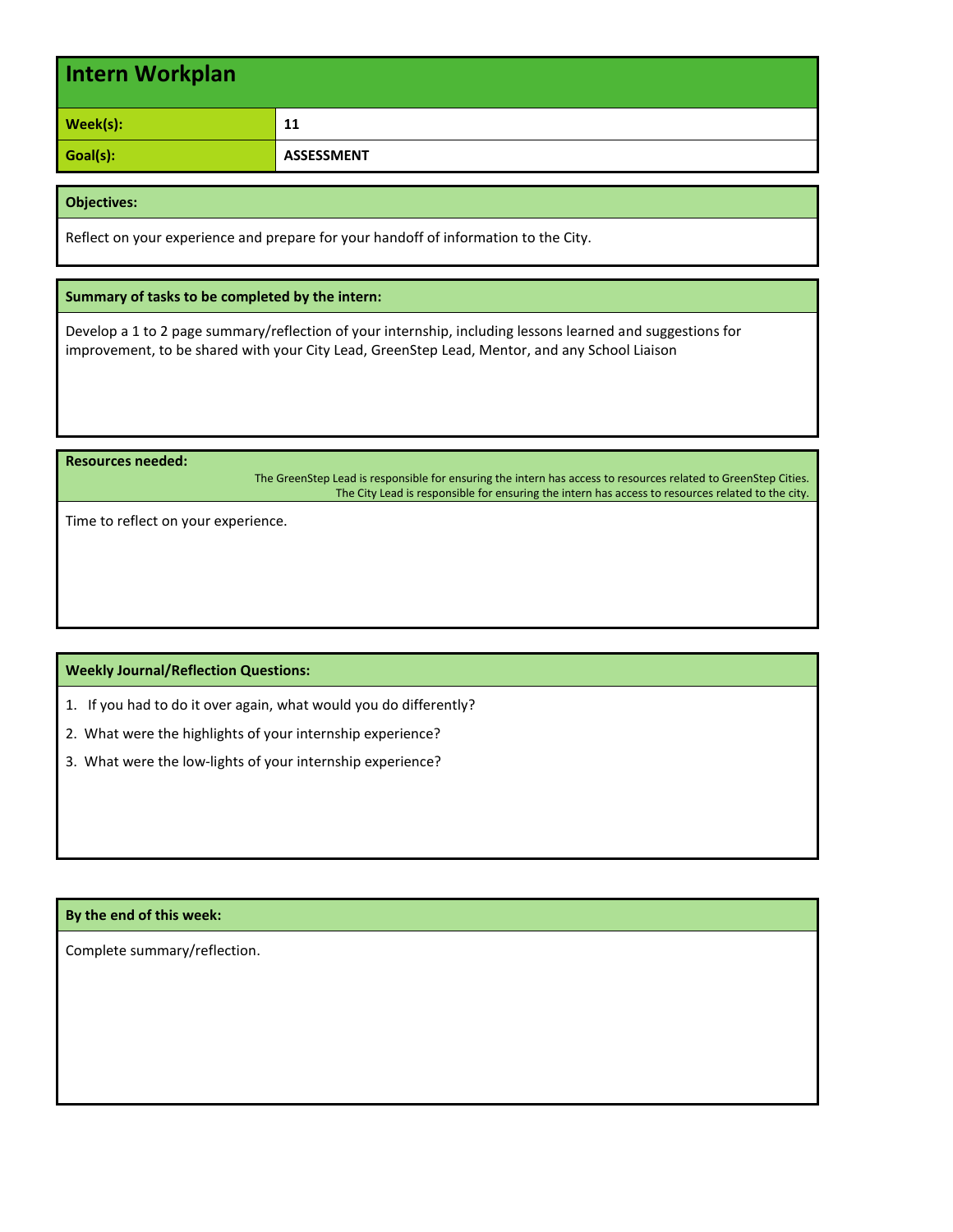| Intern Workplan |                |
|-----------------|----------------|
| Week(s):        | 12             |
| Goal(s):        | <b>WRAP UP</b> |

Bring your work with the city to a close and ensure a smooth transfer of information so your efforts will continue with a GreenStep committee, or a city leader or two, or under the guidance of an existing city staff or city commission.

#### **Summary of tasks to be completed by the intern:**

Gather the following materials and hand them off to the City Lead:

- Summary/reflection of your internship
- Recommendations for priority actions the city could take in the next year or two
- Notes from civic leader meeting
- Notes from the meeting with city leaders
- City log-on information and any tips for using the city's GreenStep admin web pages
- Any online or paper files
- Contact info you have for civic leaders and others

Ensure your expense reports and timesheets are completed.

#### **Resources needed:**

The mentor is responsible for ensuring the intern has access to resources related to GreenStep Cities. The city contact is responsible for ensuring the intern has access to resources related to the city.

Ability to download, copy, document any and all resources to handoff.

**Weekly Journal/Reflection Questions:**

Any final thoughts or tidbits to share?

#### **By the end of this week:**

You will receive a letter of recommendation from either your City Lead or your Mentor.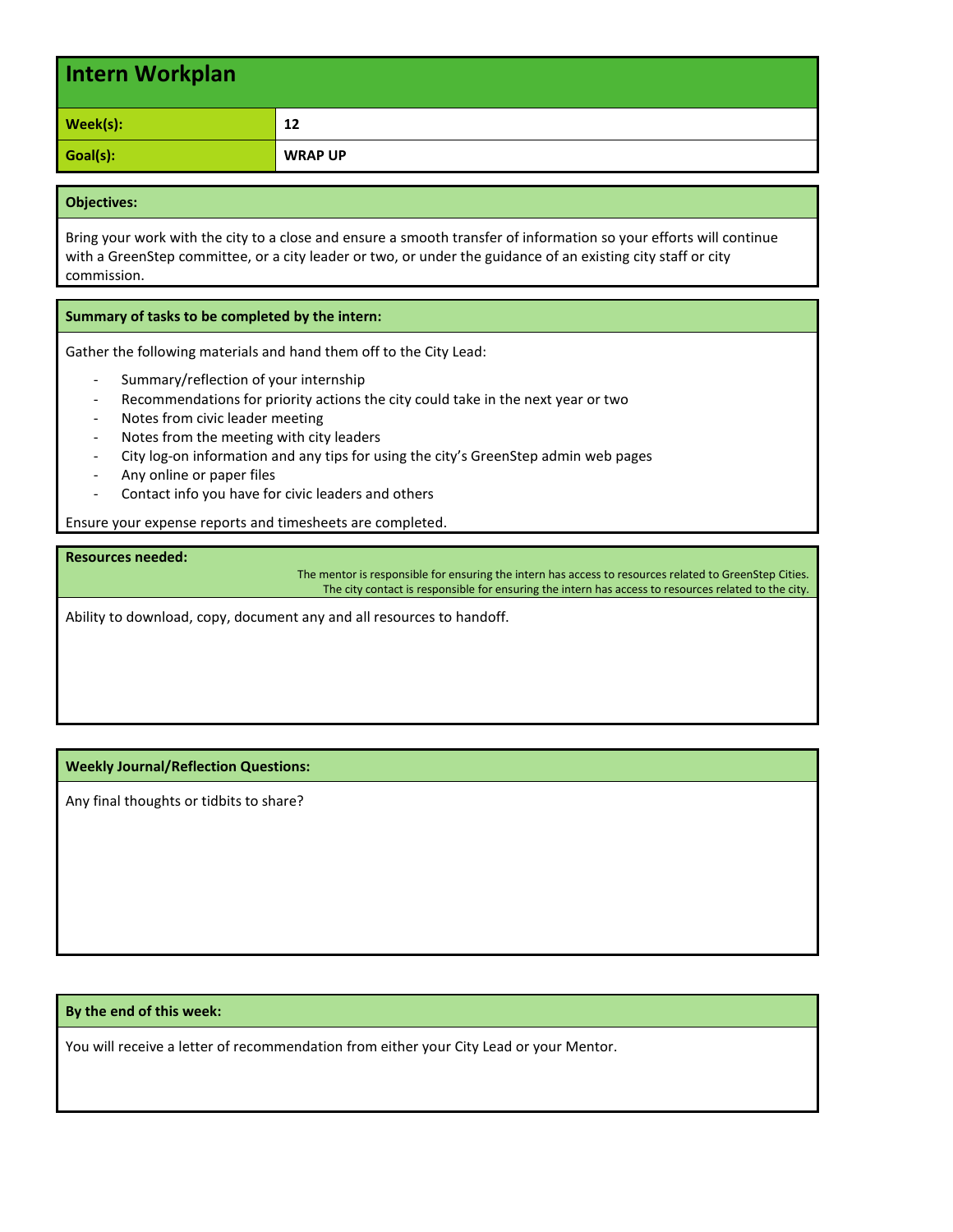## <span id="page-16-0"></span>**Appendix A: About GreenStep Cities**

Minnesota GreenStep Cities is a voluntary challenge, assistance and recognition program to help cities achieve their sustainability and quality-of-life goals. This free continuous improvement program, managed by a public-private partnership, is based upon 29 best practices. Each best practice can be implemented by completing one or more actions at a 1, 2 or 3-star level, from a list of four to eight actions. These actions are tailored to all Minnesota cities, focus on cost savings and energy use reduction, and encourage civic innovation.

## Read about the benefits of being a GreenStep City:

<http://greenstep.pca.state.mn.us/benefits.cfm>

Learn about the 29 best practices[: http://greenstep.pca.state.mn.us/bestPractices.cfm](http://greenstep.pca.state.mn.us/bestPractices.cfm)

## **Relevant Terms**

- GreenStep City a city participating in this voluntary challenge and assistance program. See a full listing of cities here:<http://greenstep.pca.state.mn.us/allCities.cfm>
- Category A, B, C city: cities joining the program answer 11 questions to determine which city category they fit. A cities are generally larger cities or cities in metropolitan areas. C cities are generally very small cities with few city staff and limited infrastructure outside of metropolitan areas. B cities fall somewhere in-between. Many smaller cities that serve as regional hubs will be Category B cities. To download the 11-question spreadsheet visit: [http://www.pca.state.mn.us/index.php/view](http://www.pca.state.mn.us/index.php/view-document.html?gid=17010)[document.html?gid=17010.](http://www.pca.state.mn.us/index.php/view-document.html?gid=17010)
- Step 1 first level recognition in the GreenStep City Program. This recognition is earned when a city council signs an official resolution to join the program.
- Step 2 second level recognition in the GreenStep City Program. This recognition is earned when a city completes half the total best practices needed for its city category: 4, 6, and 8 best practices for Category C, B and A cities, respectively.
- Step 3 third level recognition in the GreenSteo City Program. This recognition is earned when a city completes the total number of best practices, including those
- 5 best practice categories the five topical areas under which the best practices are categorized. These include: Building and Lighting, Land Use, Transportation, Environmental Management, and Economic and Community Development.
- Best practice these are the 29 basic building blocks of the GreenStep program. An overview of each best practice can be found here: [http://greenstep.pca.state.mn.us/bestPractices.cfm.](http://greenstep.pca.state.mn.us/bestPractices.cfm)
- Best practice action these are the "to-do" items under each of the 29 best practices. Cities take one or more actions to complete a best practice and are spelled out on each best practices page.
- Star rating each base practice action a city reports receives a star rating (either one, two or three stars) for its level of difficulty. One can explore the star ratings for each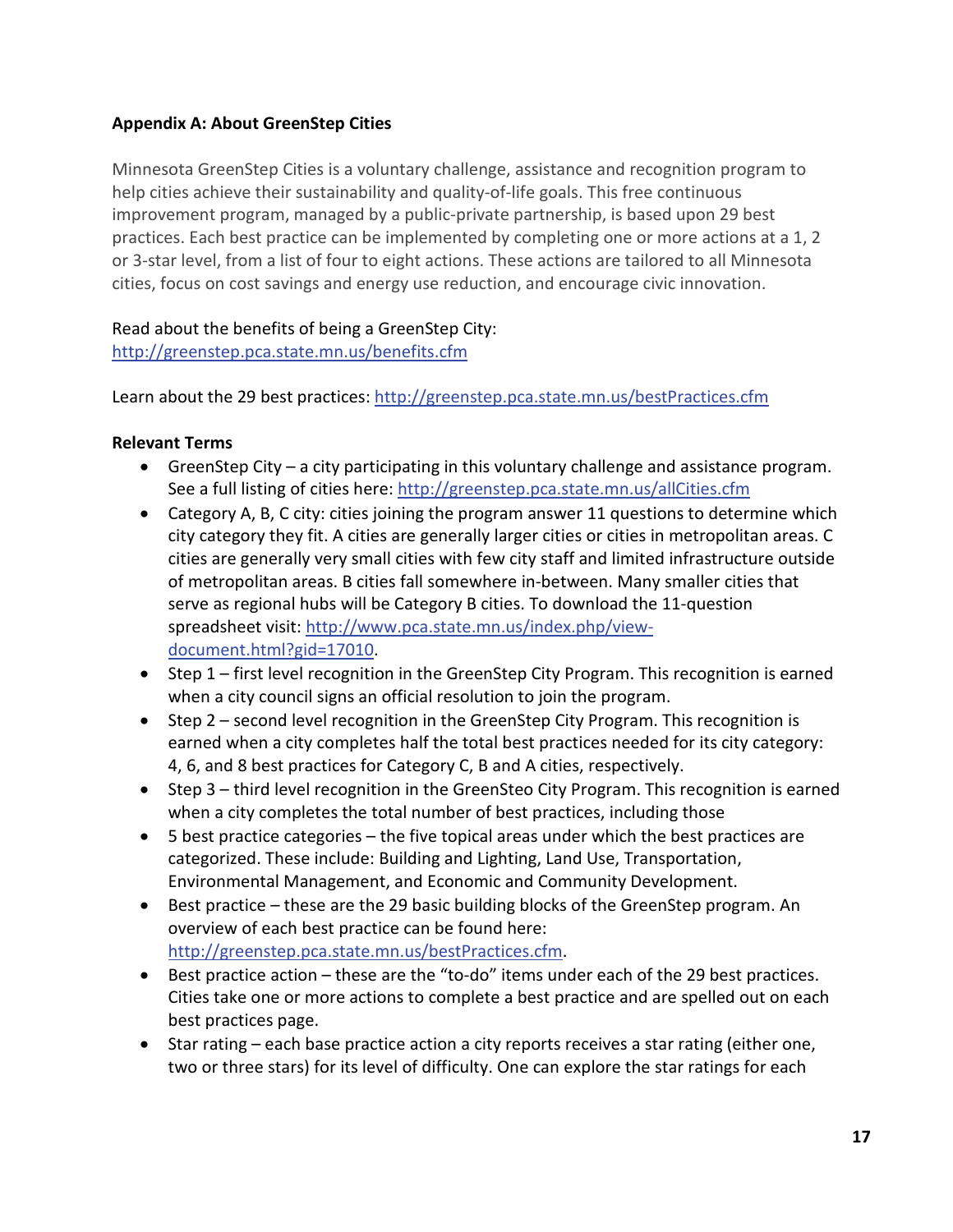best practice action by clicking into each specific action and exploring the Star Rating tab.

- Online reporting when a city joins the program they will receive log-in information to record their best practices in the online GreenStep database. This will allow the city to report its completed actions and for these actions to be shared with other participating cities.
- Best practice checklist/inventory (175 item excel spreadsheet) this sheet can be used to help a city (or someone working with a city) determine, track and plan which best practice actions a city has done, is contemplating and / or might be something the city would consider. Can be downloaded here:

<http://www.pca.state.mn.us/index.php/view-document.html?gid=17016>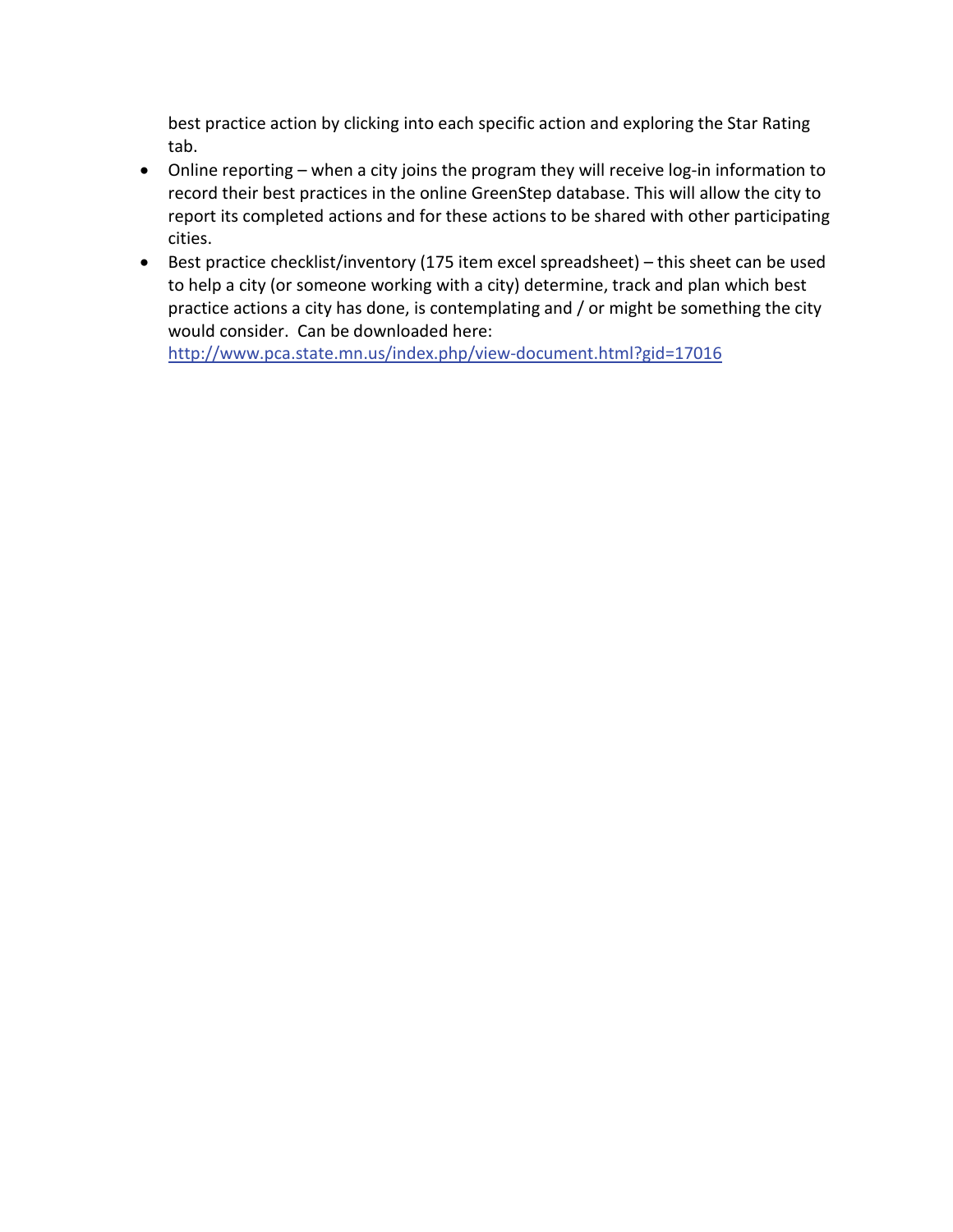## <span id="page-18-0"></span>**Appendix B: Guidelines for how to (and how not to) describe the program:**

- It is a free, voluntary challenge, assistance and recognition program coordinated by the State of MN and formally overseen by two state agencies and six non-profit organizations. Cities proceed at their own pace and are formally recognized by the League of MN Cities, one of the 8 GreenStep Partners organizations, for implementing sustainability best practices.
- Recognition at different levels Steps is based upon completing a mix of actions (taking credit for past actions, recording new actions). A city can choose which best practices to do and which actions to take based on what works best for its needs. A few of the best practices (and their actions) are set as minimum standards which must be completed to move to Step 3 recognition.
- GreenStep Cities is not and will not become a regulatory program. It is not a funding program, nor a certification program.
- It is a framework for citizen commissions, city staff and city councils intended to make it easier for a city to take more sustainable actions that best fit that city.
- Best practice actions focus on cost savings and energy-use reduction, and encourage civic innovation over a range of environmental sustainability areas.
- Increasingly the GreenStep website will be a peer-learning network where a city can contact another city that has taken an action it also wants to take. Hence the value of cities joining the program and entering action reports for other cities to see.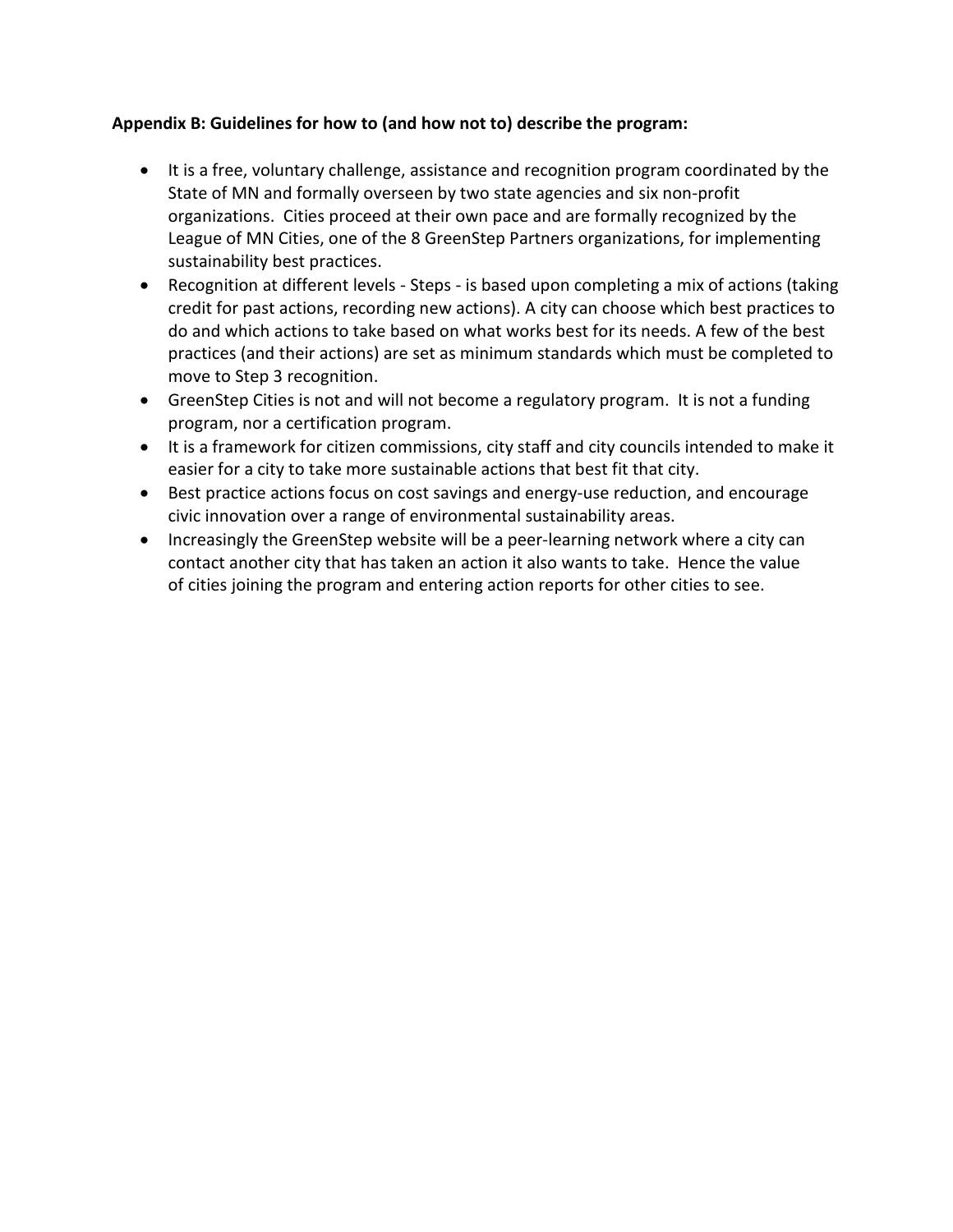## <span id="page-19-0"></span>**Appendix C: Sample agenda for civic leader meeting**

## **GreenStep Cities Civic Leader Meeting (hosted by Intern and City Lead) Draft Agenda**

- I. Welcome and Introductions
	- City Lead welcomes everyone, provides thumbnail overview of the city's involvement with GSC and Intern
	- Members of planning team [that planned this meeting] introduce themselves
	- Intern introduces him/herself and the benefits of participation in the GreenStep Cities program
- II. Members learn about which best practice actions the city has already completed
- III. Review city projects planned or underway, brainstorm options for actions the city might take in the future to benefit people, the economy, environment)
- IV. Leaders and team focus on the highest priorities for community
- V. Intern and City Lead offer thanks and share hopes for continued participation of members on a GreenStep (steering) committee or subcommittee of an existing committee/group, should one not exist.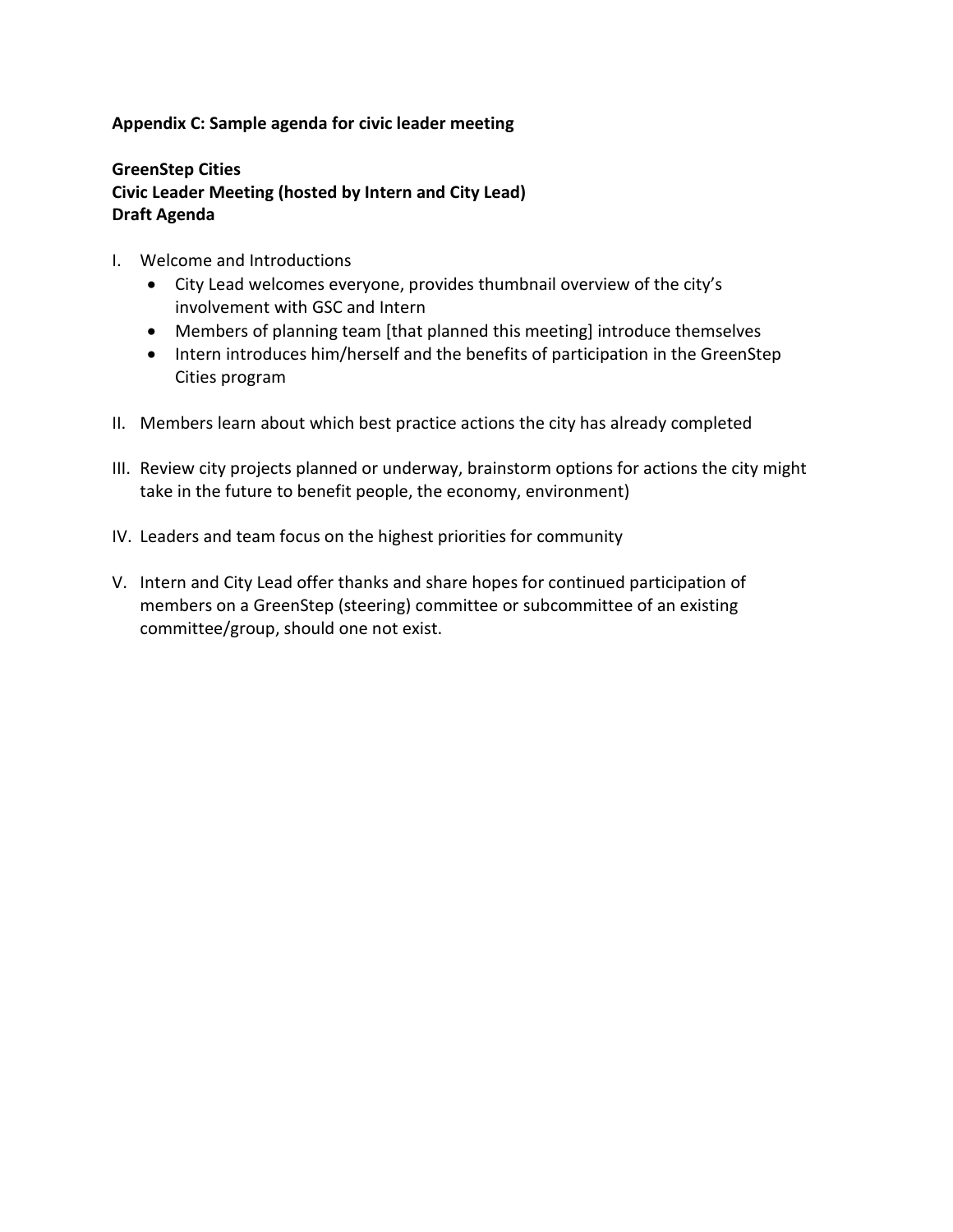## <span id="page-20-0"></span>**Appendix D: Sample Intern Application**

GreenStep Internship Application This paid internship requires 12 weeks of service.

- 1. Name \_\_\_\_\_\_\_\_\_\_\_\_\_\_\_\_\_\_\_ phone \_\_\_\_\_\_\_\_\_\_\_\_\_\_\_\_\_\_\_\_ email
- 2. Major \_\_\_\_\_\_\_\_\_\_\_\_\_\_\_\_\_\_ Minor \_\_\_\_\_\_\_\_\_\_\_\_\_\_\_\_\_\_ Service/leadership
- 3. What special skills and understanding could you bring to this assistance to two cities in our region?
- 4. The GreenStep program took three years to build with the collaboration of six state organizations. It is designed to increase the learning by civic leaders about the Best Practices in Minnesota cities and their planning for the future. This planning and these Best Practices in economic and community development, transportation, land use, environmental management and buildings & lighting can increase the efficiency of the city's infrastructure. These sustainable savings together with the improved vision, teamwork and civic fabric can help us build more sustainable and resilient Minnesota communities. **Why are your interested in this GreenStep internship at UMD? How does the internship align with your skills and hopes? How could this internship weave together a number of your skills and passions as you work to lead local communities?**

- 5. If you have connections with any of these interested communities, which and what are they?
- 6. Do you have reliable personal transportation for this internship?  $\Box$  YES NO
- 7. Do you have any special concerns that could affect your success with this service?